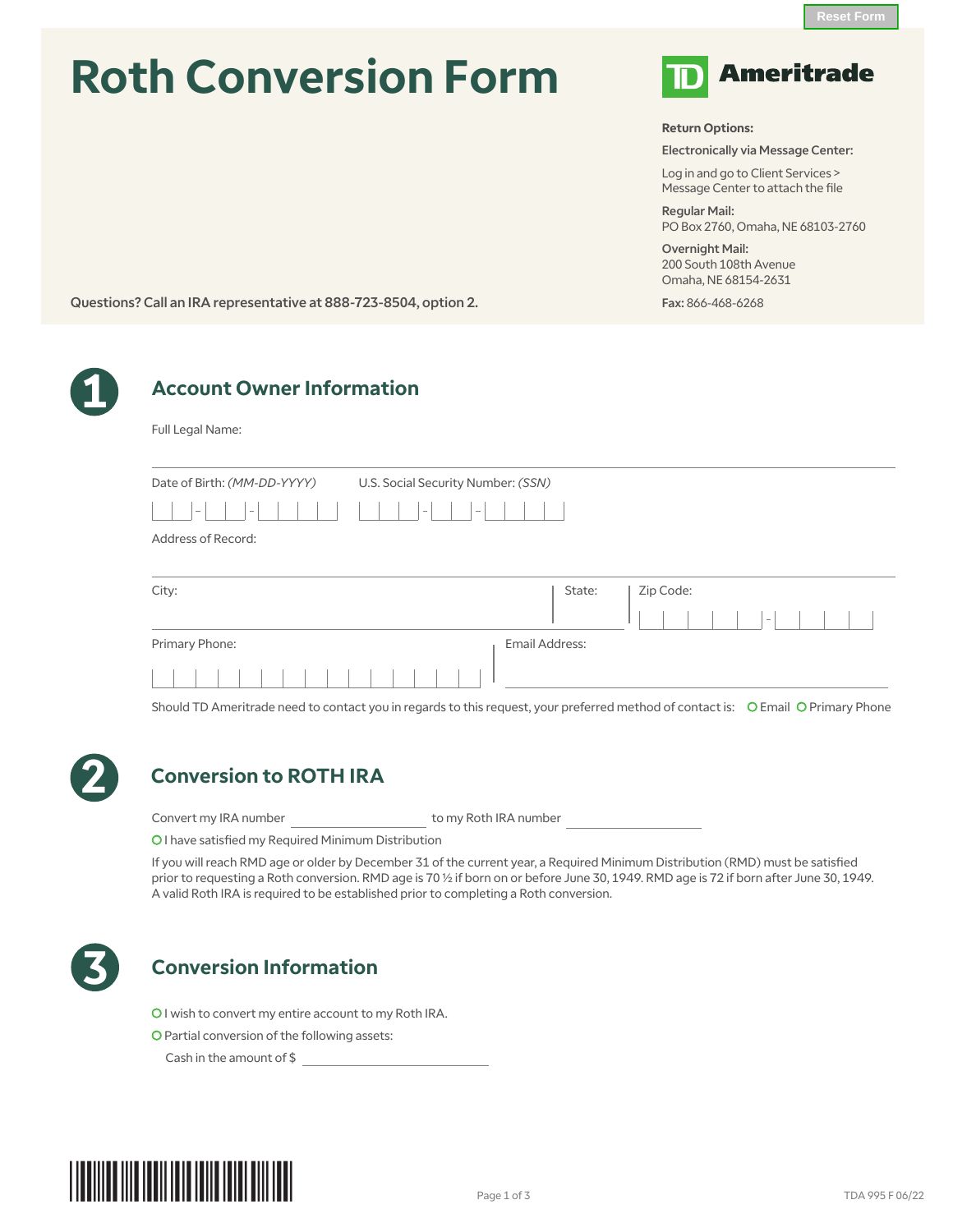#### Section 3, Conversion Information continued

Name of Asset

The decision to convert all or a portion of an IRA is irrevocable after the conversion has been completed.



## **4 Tax Withholding Election** *(Please indicate by checking a box for Federal and State.)*

For nonperiodic payments, the default withholding rate is 10%. You can choose to have a different rate by entering a rate between 0% and 100%. Generally, you can't choose less than 10% for payments to be delivered outside the United States and its possessions.

#### A. Federal Withholding:

*Please note: If no withholding is indicated, we will not withhold federal taxes.*

Form W-4R/OMB No. 1545-0074 Dept. of Treasury, Internal Revenue Service

C Please withhold taxes from my distribution at a rate of: % . (Enter rate as a whole number between 0%-100%, no decimals). (Please note: Any amounts withheld for taxes and not replaced into an IRA account within 60 days will be considered a distribution and may be subject to a 10% early withdrawal penalty if you are under age 59½.)

For more information on IRS withholding tables and instructions on Form W-4R/OMB No. 1545-0074 Dept. of Treasury, Internal Revenue Service and the related worksheets, please visit irs.gov/pub/irs-pdf/fw4r.pdf. For your convenience, a federal income tax withholding calculator can be found a[t irs.gov/W4App.](https://www.irs.gov/individuals/tax-withholding-estimator)

### 2022 Federal Marginal Rate Tables

You may use these tables to help you select the appropriate withholding rate for this payment or distribution. Add your income from all sources and use the column that matches your filing status to find the corresponding rate of withholding. See page 2 for more information on how to use this table.

| <b>Single or Married filing separately</b> |                                   | Married filing jointly<br>or Qualifying widow(er) |                                   | Head of household     |                                   |  |  |  |  |
|--------------------------------------------|-----------------------------------|---------------------------------------------------|-----------------------------------|-----------------------|-----------------------------------|--|--|--|--|
| Total income<br>over-                      | Tax rate for every<br>dollar more | Total income<br>over-                             | Tax rate for every<br>dollar more | Total income<br>over- | Tax rate for every<br>dollar more |  |  |  |  |
| \$0                                        | 0%                                | \$0                                               | $0\%$                             | \$0                   | 0%                                |  |  |  |  |
| 12,950                                     | 10%                               | 25,900                                            | 10%                               | 19,400                | 10%                               |  |  |  |  |
| 23,225                                     | 12%                               | 46,450                                            | 12%                               | 34,050                | 12%                               |  |  |  |  |
| 54.725                                     | 22%                               | 109.450                                           | 22%                               | 75,300                | 22%                               |  |  |  |  |
| 102,025                                    | 24%                               | 204,050                                           | 24%                               | 108,450               | 24%                               |  |  |  |  |
| 183,000                                    | 32%                               | 366,000                                           | 32%                               | 189.450               | 32%                               |  |  |  |  |
| 228,900                                    | 35%                               | 457,800                                           | 35%                               | 235,350               | 35%                               |  |  |  |  |
| 552,850*                                   | 37%                               | 673,750                                           | 37%                               | 559,300               | 37%                               |  |  |  |  |

\* If married filing separately, use \$336,875 instead for this 37% rate.

#### B. State Withholding:

*Please note: If no withholding is indicated, we will not withhold state taxes.*

O Please withhold taxes from my distribution at a rate of:  $\_\_\_\_\_\_\_\_\_\_\_\$ 

I declare my permanent state of residence is (state):  $\frac{1}{2}$  , and that my election should reflect the requirements of that state.

Please note: TD Ameritrade Clearing, Inc. advises you to contact your tax professional before making any election regarding state withholding elections. State law is subject to change, and TD Ameritrade Clearing, Inc. is not responsible for changes in state law that occur after the publication date of this form.